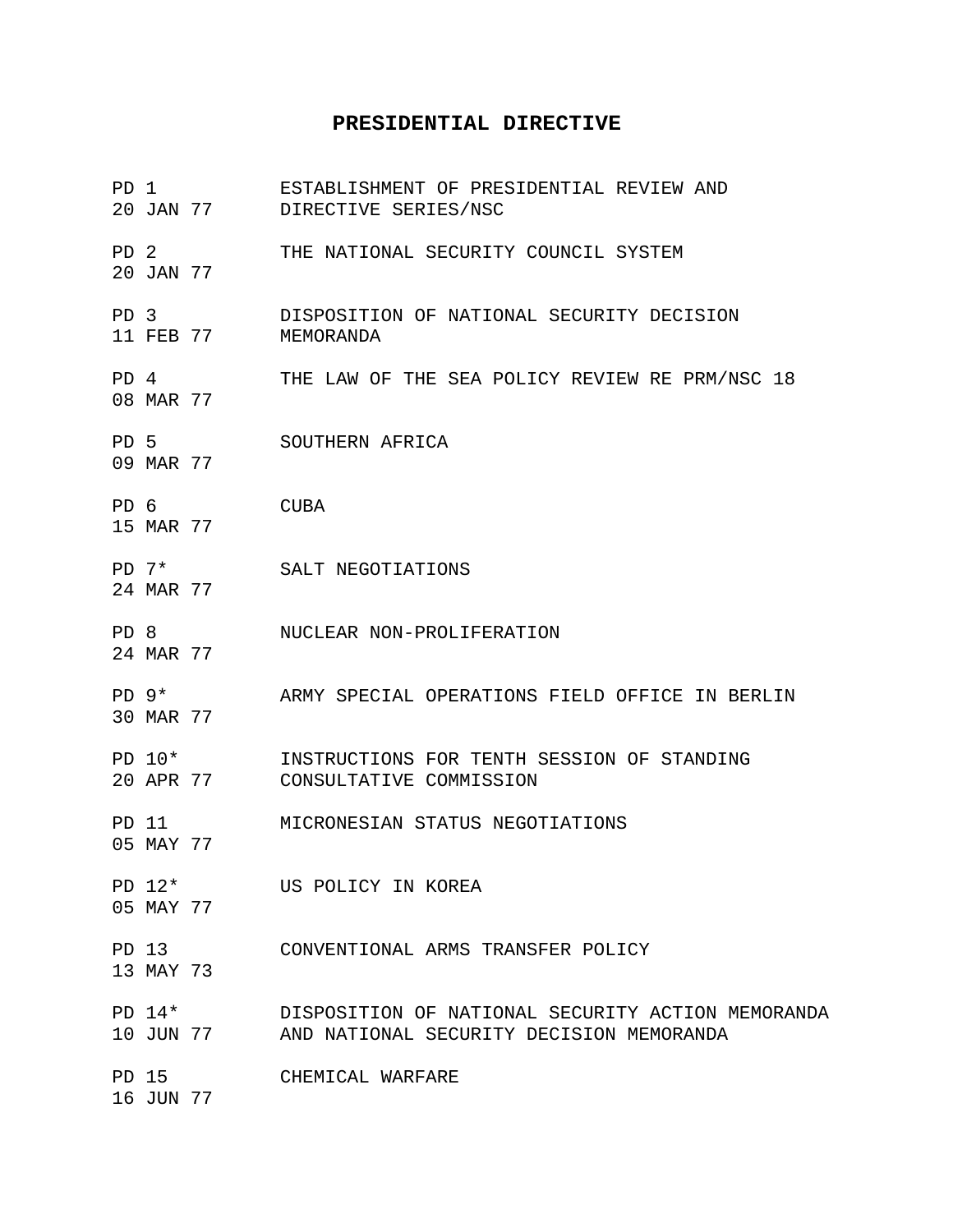PD 16 LAW OF THE SEA GUIDANCE 16 JUN 77 PD 17 REORGANIZATION OF THE INTELLIGENCE COMMUNITY 04 AUG 77 PD 18\* US NATIONAL STRATEGY 24 AUG 77 PD 19 ELECTRONIC SURVEILLANCE ABROAD AND PHYSICAL 25 AUG 77 SEARCHES FOR FOREIGN INTELLIGENCE PURPOSES PD 20\* US SALT POSITION 09 SEP 77 PD 21 POLICY TOWARD EASTERN EUROPE 13 SEP 77 PD 22 ABM TREATY REVIEW 07 OCT 77 PD 23 STANDING CONSULTATIVE COMMISSION 10 NOV 77 PD 24\* TELECOMMUNICATIONS PROTECTION POLICY 16 NOV 77 PD 25 SCIENTIFIC OR TECHNOLOGICAL EXPERIMENTS WITH 14 DEC 77 POSSIBLE LARGE-SCALE ADVERSE ENVIRONMENTAL EFFECTS AND LAUNCH OF NUCLEAR SYSTEMS INTO SPACE PD 26\* FY 1978 – 1980 NUCLEAR WEAPONS STOCKPILE PLAN 27 DEC 77 PD 27 PROCEDURES FOR DEALING WITH NON-MILITARY 19 JAN 78 INCIDENTS PD 28\* US POLICY ON CHEMICAL WARFARE PROGRAM AND 25 JAN 78 BACTERIOLOGICAL / BIOLOGICAL RESEARCH PROGRAM PD 29\* NUCLEAR WEAPONS DEPLOYMENT AUTHORIZATION FOR FY 31 JAN 78 1978-1979 PD 30 HUMAN RIGHTS 17 FEB 78

2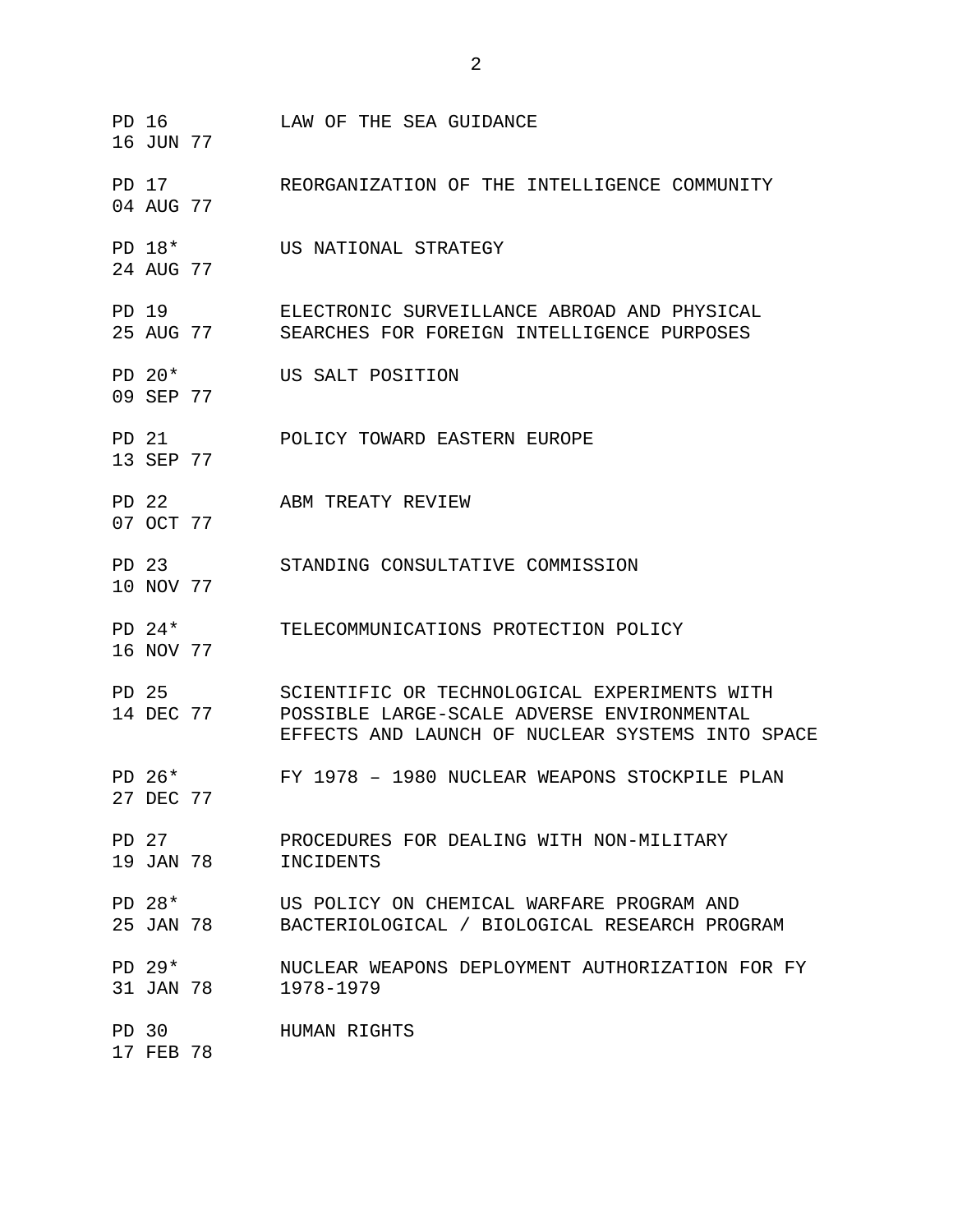PD 31\*\* TECHNICAL SURVEILLANCE FOR FOREIGN INTELLIGENCE 24 FEB 78 PURPOSES PD 32 HORN OF AFRICA 24 FEB 78 PD 33 ARMS CONTROL FOR ANTI-SATELLITE SYSTEMS – ASAT 10 MAR 78 PD 34\* MICRONESIAN STATUS NEGOTIATIONS 07 APR 78 PD 35 SECTION 1-1403 OF EXECUTIVE ORDER 12036 19 APR 78 PD 36 US – USSR TALKS ON CONVENTIONAL ARMS RESTRAINT 28 APR 78 PD 37\* NATIONAL SPACE POLICY 11 MAY 78 PD 38 COMPREHENSIVE TEST BAN 20 MAY 78 PD 39 INSTRUCTIONS TO US DELEGATION TO ASAT TALKS WITH 06 JUN 78 THE SOVIETS COMMENCING ON JUNE 8 IN HELSINKI THE SOVIETS COMMENCING ON JUNE 8 IN HELSINKI PD 40 US – USSR TALKS ON CONVENTIONAL ARMS RESTRAINT 15 JUL 78 PD 41 US CIVIL DEFENSE POLICY 29 SEP 78 PD 42\* CIVIL AND FURTHER NATIONAL SPACE POLICY 10 OCT 78 PD 43 US – CHINA SCIENTIFIC AND TECHNOLOGICAL 03 NOV 78 RELATIONSHIPS PD 44\* FY 1979 – 1981 NUCLEAR WEAPONS STOCKPILE 05 JAN 79 PD 45 **INSTRUCTIONS TO THE US DELEGATION TO THE ASAT 22** JAN 79 TALKS WITH THE SOVIETS COMMENCING JANUARY 23 IN BERN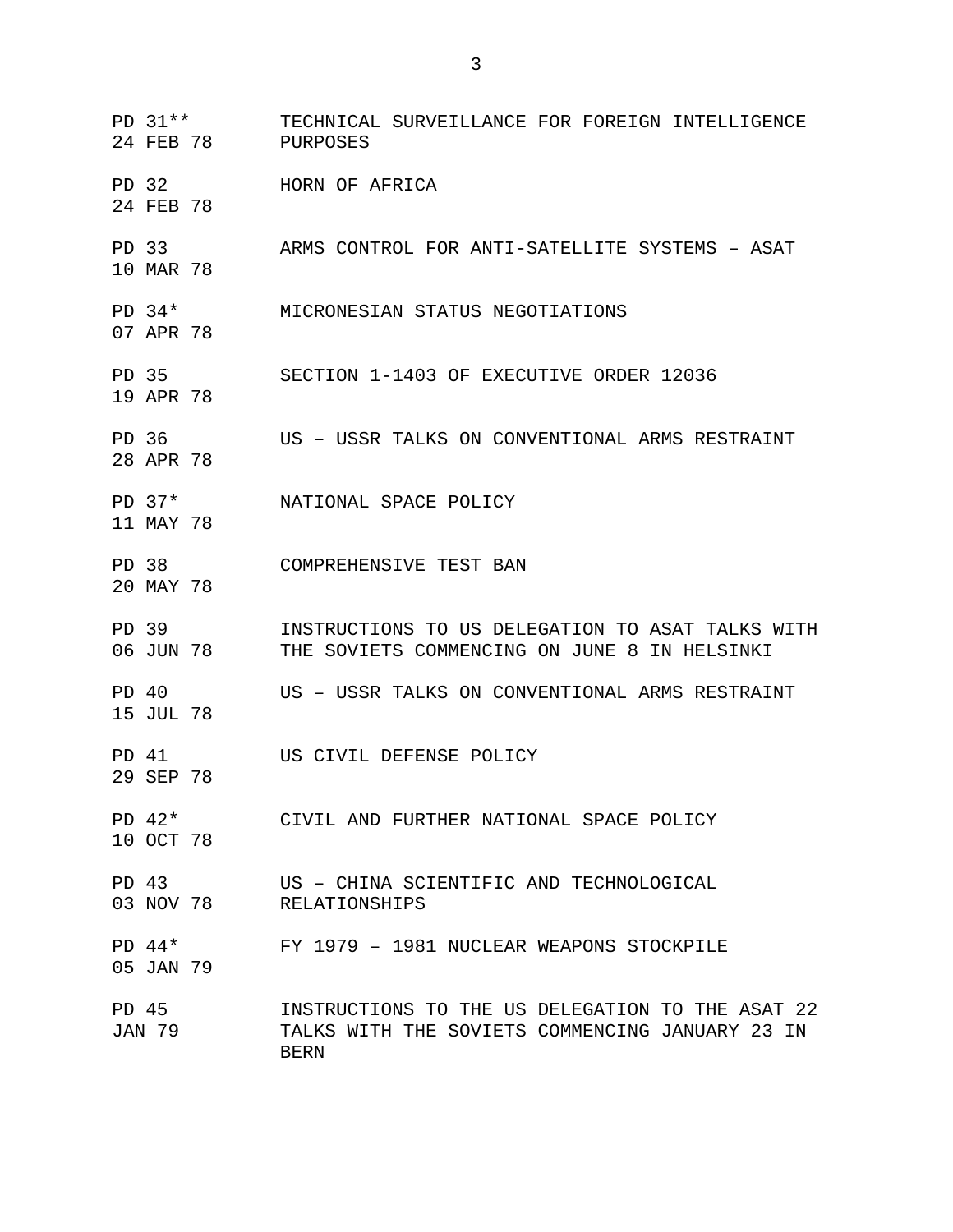21 MAR 79 PD 47 US / FOREIGN PROGRAMS OF COOPERATON INVOLVING 27 MAR 79 NUCLEAR WEAPONS PD 48\* BALLISTIC MISSILE SUBMARINE COMMITMENTS TO NATO 04 APR 79 PD 49 MICRONESIAN STATUS NEGOTIATIONS 06 JUN 79 PD 50 ARMS CONTROL DECISION PROCESS 14 AUG 79 PD 51\* NUCLEAR WEAPONS DEPLOYMENT PLAN 10 SEP 79 PD 52\* US POLICY TO CUBA 04 OCT 79 PD 53 NATIONAL SECURITY TELECOMMUNICATIONS POLICY 15 NOV 79 PD 54\* CIVIL OPERATIONAL REMOTE SENSING 16 NOV 79 PD 55\* INTELLIGENCE SPECIAL ACCESS PROGRAMS – 10 JAN 80 ESTABLISHMENT OF APEX PROGRAM PD 56\* FY 1980 – 1982 NUCLEAR WEAPONS STOCKPILE 27 FEB 80 PD 57\* MOBILIZATION PLANNING 03 MAR 80 PD 58\*\* CONTINUITY OF GOVERNMENT 30 JUN 80 PD 59\* NUCLEAR WEAPONS EMPLOYMENT POLICY 25 JUL 80 PD 60\* NUCLEAR WEAPONS DEPLOYMENTS 26 SEP 80 PD 61\* FY 1981 – 1983 NUCLEAR WEAPONS STOCKPILE 24 OCT 80

4

PD 46\*\* SENSITIVE TITLE